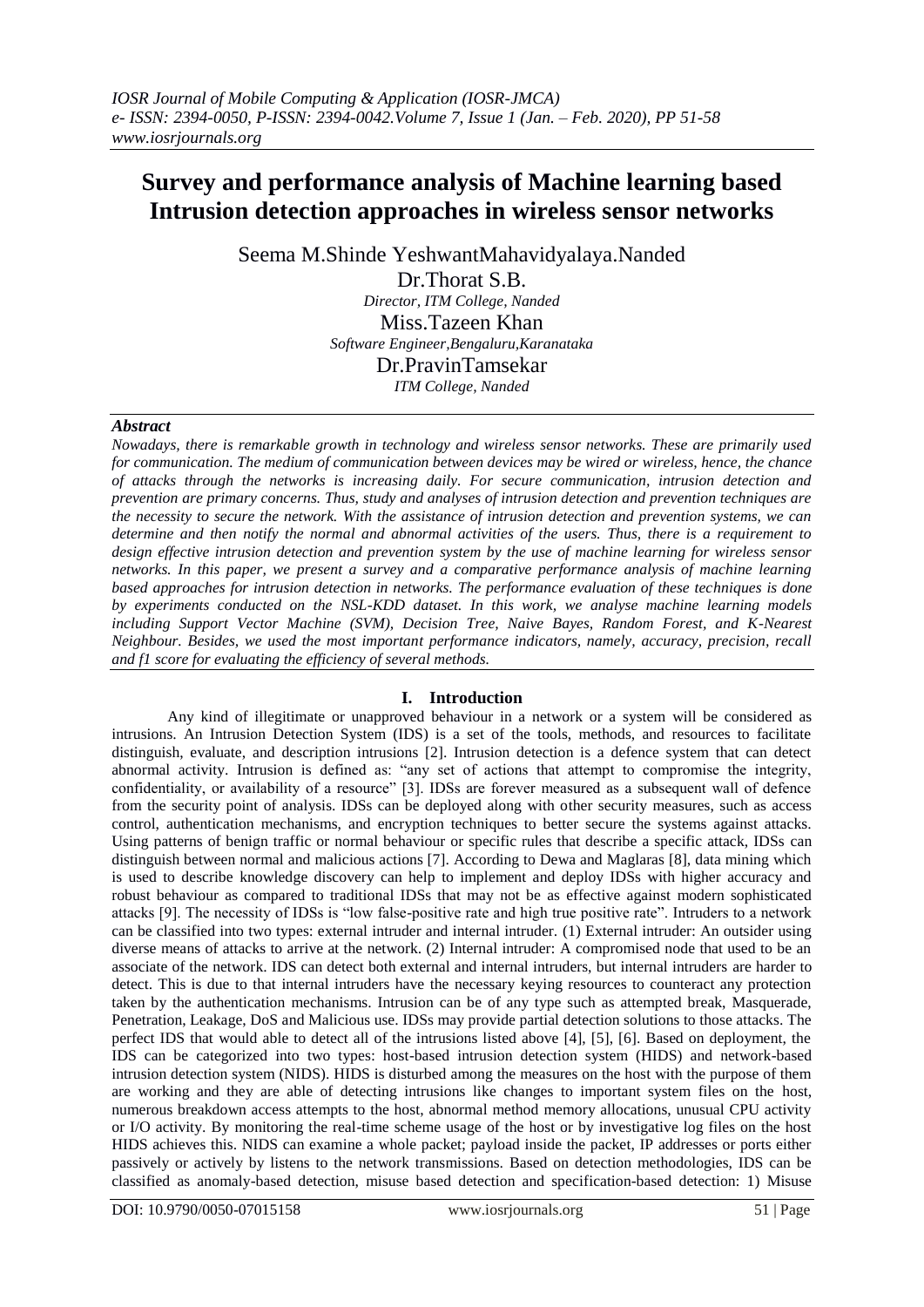detection: In this case, the patterns have to be defined and given to the system and act or behaviour of nodes is compared with well-known attack patterns. The disadvantages are that this method requests knowledge to build attack patterns and they are not able to sense novel attacks. The drawback of this approach is significantly to reduce the efficiency in terms of system management, as the administrator of the network always has to offer IDS agents with a current database. 2) Anomaly detection: The approach prime describes the real features of a "normal behaviour", which are renowned by using automated training and this method does not search for exact attack patterns, but in its place, it checks whether the behaviour of the nodes can be measured as normal or anomalous. Then it flags any behaviour that diverges from these behaviours as intrusions. The IDS would have high confidence to decide that the node is malicious if a sensor node does not act according to the distinct specification of a particular protocol; the wrong decisions made by IDS in terms of false-positive and falsenegative alarms influence the accuracy of detection. The disadvantage of this method is that the system can illustrate valid but hidden behaviour, which could show the way to a significant false alarm rate. 3) Specification-based detection: It is paying attention to discovering deviations from normal behaviours that are defined neither by machine learning techniques nor by training data as this method combines the aims of misuse and anomaly detection mechanisms. The specifications that describe what can be considered as normal behaviour are defined manually and any action is monitored concerning these specifications. The drawback of this approach is the manual development of all specifications, which is a time-consuming procedure for human beings and it cannot detect malicious behaviours that do not violate defined specifications of the IDS protocol. Sometimes misuse and anomaly-based detection techniques can be used that give birth to hybrid detection mechanisms [1].

The main aim of this paper is to provide a comparative study and performance analysis using different machine learning based techniques for intrusion detection for networks. We analyse Machine learning techniques are Random Forest (RF), K-Nearest Neighbours (KNN), Decision Tree (DT), Naïve Bayes(NB), and Support Vector Machine (SVM). For analysis purposes, an NSL-KDD [7], [10] is used as a dataset and Python is used as a programming language.

The rest of this paper is organized as follows: Section 2 presents the literature study of recent techniques employed for network IDS. Section 3 discusses machine learning approaches, Section 4 discusses the particulars of data set, implementation, and experimental results. Finally, the concluding remarks of the study are provided in Section 5.

# **II. Literature survey of machine learning approaches-based intrusion detection systems**

This section describes the Machine learning approaches-based intrusion detection systems.

Myint and Meesad have proposed a classifier known as an Incremental Learning Algorithm based on SVM [11]. In this, a prediction is done by using SVM and is going to reduce steps required for calculation and complexity of the algorithm, error set, and time is saved for repeatedly training the dataset. In this approach, the author used the KDD Cup99 dataset to evaluate the performance of the system. The proposed system can predict 41 features of the incoming dataset.

Nabila Farnaaz and M. A. Jabbar have proposed a model using a Random Forest classifier for intrusion detection [12]. In this approach, the author considered RF as an ensemble classifier and the model gives a better performance as compared to other traditional classifiers for classification of attacks. To evaluate the performance of the model, the author used the NSL-KDD dataset, and the proposed model is efficient with a low false alarm rate and high detection rate.

Majjed et al. have proposed an effective deep learning approach STL-IDS supported the self-taught learning framework [13]. For feature learning as well as to reduce the dimension, the proposed system can be used. In this approach, to achieve a greater prediction accuracy of SVM the training as well as testing time is reduced. The proposed approach provides an improvement in network intrusion detection.

Sandhya Peddabachigari et al. have evaluated the decision tree for intrusion detection [14]. Intrusion detection with the decision was tested with the 1998 DARPA dataset, and the system gives better performance as compared to traditional models in terms of accuracy. Again the results show that the training time and testing time is better as compared to Support Vector Machine.

Mrutyunjaya Panda and Manas Ranjan Patra have proposed a framework of NIDS based on Naïve Bayes [15]. For implementation KDD Cup 99 is used as a dataset and from the results, it is determined that the planned system offers higher performance in terms of false-positive rate, procedure time and price.

Wenchao Li et al. have proposed a new intrusion detection system based on the K-nearest classification algorithm in WSN [16]. The proposed system is used to separate normal and abnormal nodes by monitoring the unusual behaviour. In this, the parameter selection and an error rate of the intrusion detection system are analysed. The proposed model gives better efficiency with a high detection rate and speed.

Michael Riecker et al. [19] propose a lightweight, energy-efficient system, which makes use of mobile agents to detect intrusions based on the energy utilization of the sensor nodes as a metric. A linear regression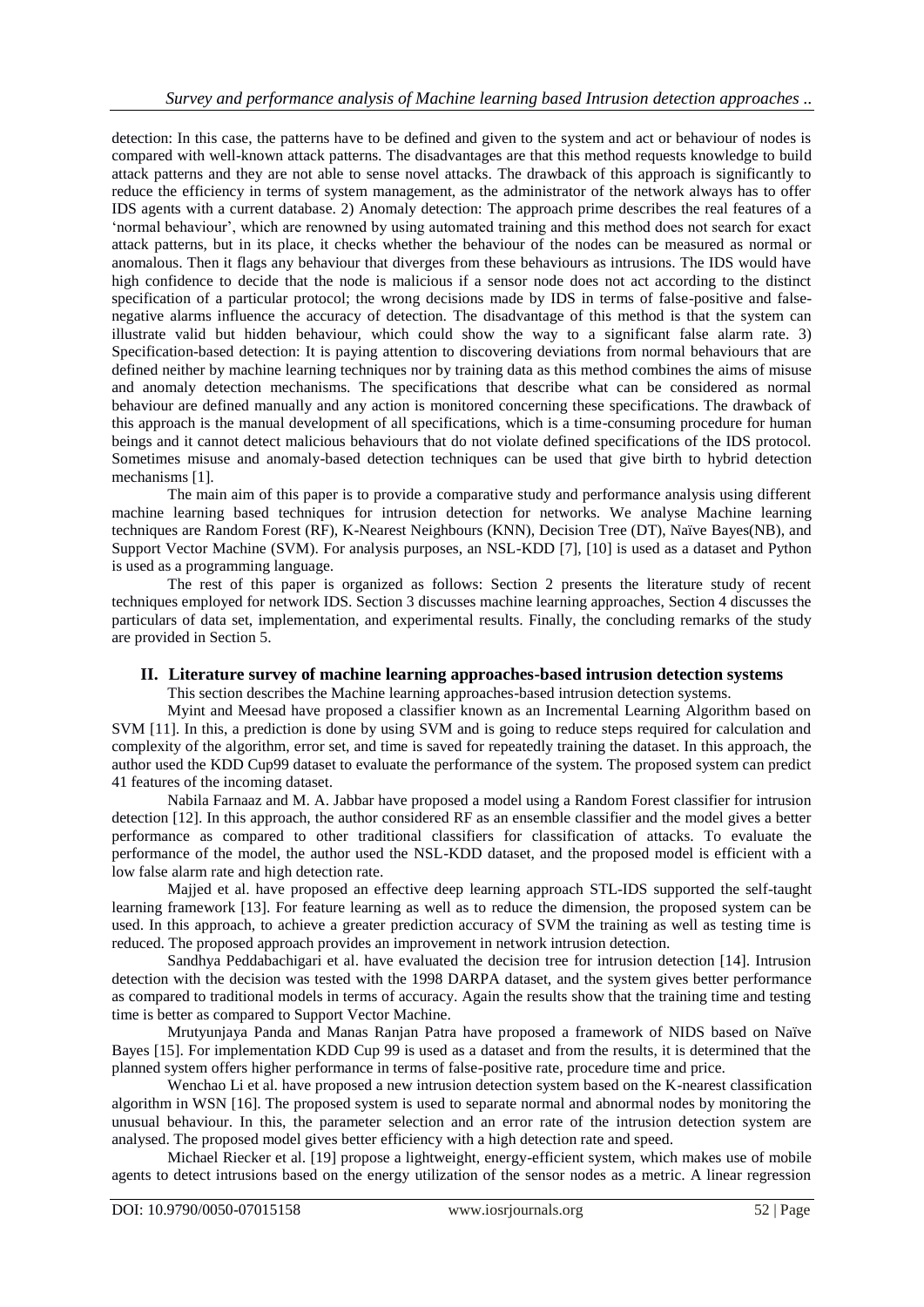model is applied to predict the energy consumption. Authors evaluate the proposed detection algorithm about detection accuracy in a scenario with flooding and a black hole attack. They also study the influence of the history size and the walking strategies on the detection time. They neither require nodes to monitor their environment and collaborate, nor do they need to transfer audit data to a central point. Instead, use a mobile agent that collects energy readings and raises an alert if sudden changes occur. The feasibility of mobile agents used for intrusion detection in wireless sensor networks has been verified. The authors further showed that energy consumption is a suitable metric to detect denial-of-service attacks. In simulations, they evaluated their proposed method for intrusion detection and were able to achieve high detection accuracy while maintaining a low false-positive rate.

Mohammad Wazid et al. [20] proposed a robust and efficient secure intrusion detection approach which uses the K-means clustering to extend the lifetime of a Wireless Sensor Networks (WSN). Authors proposed a new intrusion detection technique for a hybrid anomaly; K-means built patterns of attacks automatically over training data for the detection purpose. After that intrusion is detected by matching network activities against the detection patterns. The authors assess the approach over a WSN dataset that is created using the Opnet modeler, which contains a range of attributes, such as end- to- end delay, traffic sent and traffic received. The training dataset contains the normal values of the network parameters. The testing dataset is created in an actual working model consists of normal and abnormal values of the network parameters. Authors claim that the proposed scheme achieves a 98.6 % detection rate and 1.2 % false-positive rate, which is better than the existing related schemes and the proposed technique can detect two types of malicious nodes: black hole and misdirection nodes.

Yassine Maleh et al. [22] propose a hybrid, lightweight intrusion detection system for sensor networks. The proposed Hybrid intrusion detection system (HIDS) takes advantage of cluster-based architecture to reduce energy consumption and this model uses anomaly detection based on the support vector machine (SVM) algorithm and a set of signature rules to detect malicious behaviours and provide global lightweight IDS. The detection approach is integrated into a cluster-based topology to increase the network lifetime. This is achieved by designating one known node as a leader of the group (cluster-head) that forwards nodes packets (data aggregated) to the base station (BS) instead of sending their (nodes) collected data to a remote location (base station). Cluster head acts as a local base station sensor, and then clusters elect themselves to be a CH at any given time with a certain probability. They propose a cluster-based architecture that divides the array of sensors into a plurality of groups, each of which comprises a cluster-head (CH). In this architecture, every node belongs to only one of the clusters which are distributed geographically across the whole network. The cluster head is used to reduce network energy consumption and to increase its lifetime. Simulation results show that the proposed model can detect abnormal events efficiently and has a high detection rate with a lower false alarm. The combination of anomaly detection based on SVM and detection based on attack signatures allows the intrusion detection model to achieve a high rate of intrusion detection (almost 98%) with a number very reduces false alarms (near 2%). The performance of the proposed intrusion detection model is evaluated using the KDDcup'99 database.

HichemSedjelmaci et al. [23] propose a hybrid intrusion detection system for clustered WSN. Their intrusion framework uses a combination of the Anomaly Detection based on the support vector machine (SVM) and Misuse Detection. Anomaly detection uses a distributed learning algorithm for the training of an SVM to solve the two-class problem (distinguish between normal and anomalous activities). Also, they use a hierarchical topology that divides the sensor network into clusters, each one having a cluster head (CH). The objective of this architecture is to save the energy that allows the network lifetime prolongation. In experiments, they used the KDDcup"99 dataset as the sample to verify the efficiency of the distributed anomaly detection algorithm and valid it by comparing it with a centralized SVM-based classifier, which achieves a high level of accurate detection. The proposed distributed learning algorithm for the training of SVM in WSN reaches high accuracy for detecting the normal and anomalous behaviour (accuracy rate over 98%). Also, a combination between the SVM classifier and Signature Based Detection achieve a high detection rate with a low falsepositive rate and their approach reduces energy consumption.

# **III. Machine learning approaches [24]**

3.1 Naïve Bayes algorithm

The Naïve Bayes algorithm is used to perform classification, which is based on Bayes theorem. This algorithm works on assumption that all input attributes are conditionally independent.

The steps of Naïve Bayes algorithm are as follows:

Step 1: Given a training set S, Calculate the probability of each class  $p(v_i)$ .

Step 2: Given a training set S, For each attribute value a<sub>i</sub> of each attribute a, calculate conditional probability  $p(a_i|v_i)$ .

Step 3: Given an unknown instance  $X'$ , Classify  $X'$  according to the best probability.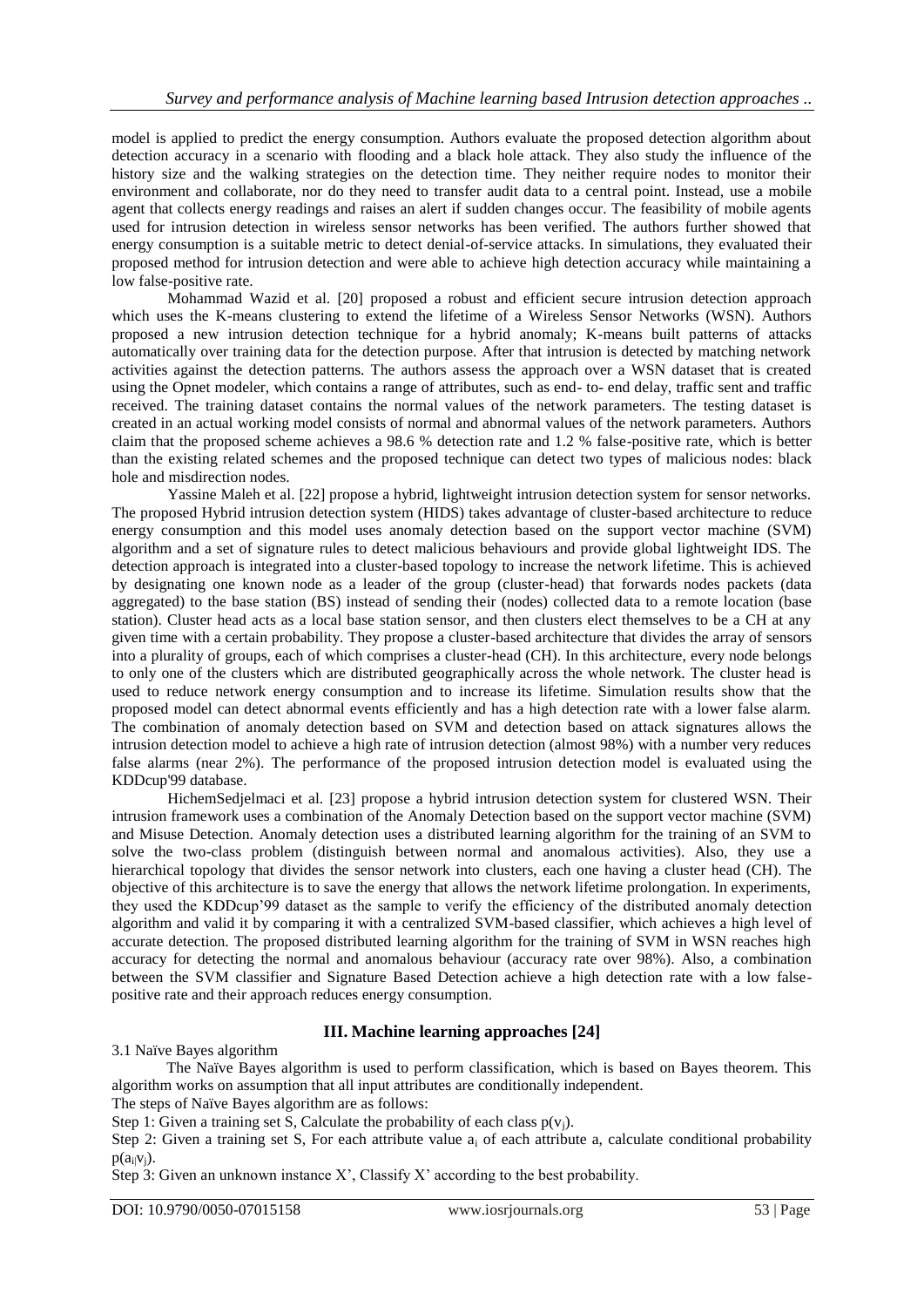3.2 Decision Tree algorithm

Decision tree learning is a method for approximating discrete-valued target functions, in which the learned function is represented by a decision tree.

Decision trees classify instances by sorting them down the tree from the root to some leaf node, which provides the classification of the instance. Each node in the tree specifies a test of some attribute of the instance, and each branch descending from that node corresponds to one of the possible values for this attribute. An instance is classified by starting at the root node of the tree, testing the attribute specified by this node, then moving down the tree branch corresponding to the value of the attribute in the given example. This process is then repeated for the sub tree rooted at the new node.

The working steps of Decision Tree algorithm are given below.

Step 1: First, To place the best attribute from the dataset at the root of the tree some mathematical measure like information gain is used.

Step 2: Second, Divide train dataset into subsets. While dividing, we should consider each subset should contain data with the same value for an attribute.

Step 3: Lastly, just repeat Sep 1 and Step 2 on each subset until we find leaf nodes in all the branches of the tree. 3.3 Random forests algorithm

Random forests are an ensemble learning method for classification or regression that operate by constructing a multiple decision trees by picking "K" number of data points point from the dataset and then merges them together to get a more accurate and stable prediction. For each "K" data point's decision tree, we have many predictions and then we take the average of all the predictions.

The steps for Random Forest algorithm are as follows:

Step 1: Select randomly "i" features from the entire "j" features with one condition  $i \ll j$ .

Step 2: Using the concept of best split point, calculate node "n" from the "i" features.

Step 3: Again using the concept of best split, we need to split node "n" into daughter node.

Step 4: Repeat Step 1–Step 3 until "1" number of node has been reached.

Step 5: Build forest by repeating Step 1–Step 4 for "k" number of times to create "k" number of trees.

Step 6: To predict target, take test features and use the rules of each randomly created decision tree and store the predicted target.

Step 7: Then simply find out votes for each predicted target.

Step 8: At last, consider the high voted prediction target as a final prediction.

3.4 K-Nearest Neighbour algorithm

K-nearest neighbours (KNN) algorithm classifies new objects based on a similarity measures. To measure similarity between different objects mathematical measure Euclidean Distance is used. In KNN algorithm, for each test data point, we would be looking at the K-nearest training data points and take the most frequently occurring classes and assign that class to the test data. Therefore, K represents the number of training data points lying in proximity to the test data point which we are going to use to find the class.

The steps of K-Nearest Neighbours algorithm are given below.

Step 1: Decide value of K.

Step 2: Calculate distance between query instance and all the training samples.

Step 3: Sort the distance in ascending order and confirm nearest neighbours supported the Kth minimum distance.

Step 4: On the basis of majority of class of nearest neighbours, assign the prediction value of the query instance. 3.5 Support Vector Machine (SVM)

The SVM classifier is used for classification and regression. In SVM, data is spat into the data point by using hyper plane and it is used to determine the class of data point [28]. The distance from the boundary to the nearest data point is called as margin and the data point that lies closest to the classification boundary is called a support vector. When we deal with SVM, then we have to assume two things: 1) The margin should be as large as possible, and 2) The support vectors are the most useful data points because they are the ones most likely to be incorrectly classified.

The working steps for SVM are as follows:

Step 1: Define optimal hyper plane: maximize margin.

Step 2: Extend the definition mentioned in Step 1 for nonlinearly separable problems: have a penalty term for misclassifications.

Step 3: Map data to high-dimensional space where it is easier to classify with linear decision surfaces: reformulate problem so that data is mapped implicitly to this space.

#### **IV. Experimentation**

We use NSL-KDD to test the performance of Machine learning based Intrusion detection approaches. Tables 1 summarize a collection of downloadable files at the disposal for the researchers. The experiment is performed on Google Colaboratory under python 3 using TensorFlow and Graphics Processing Unit (GPU).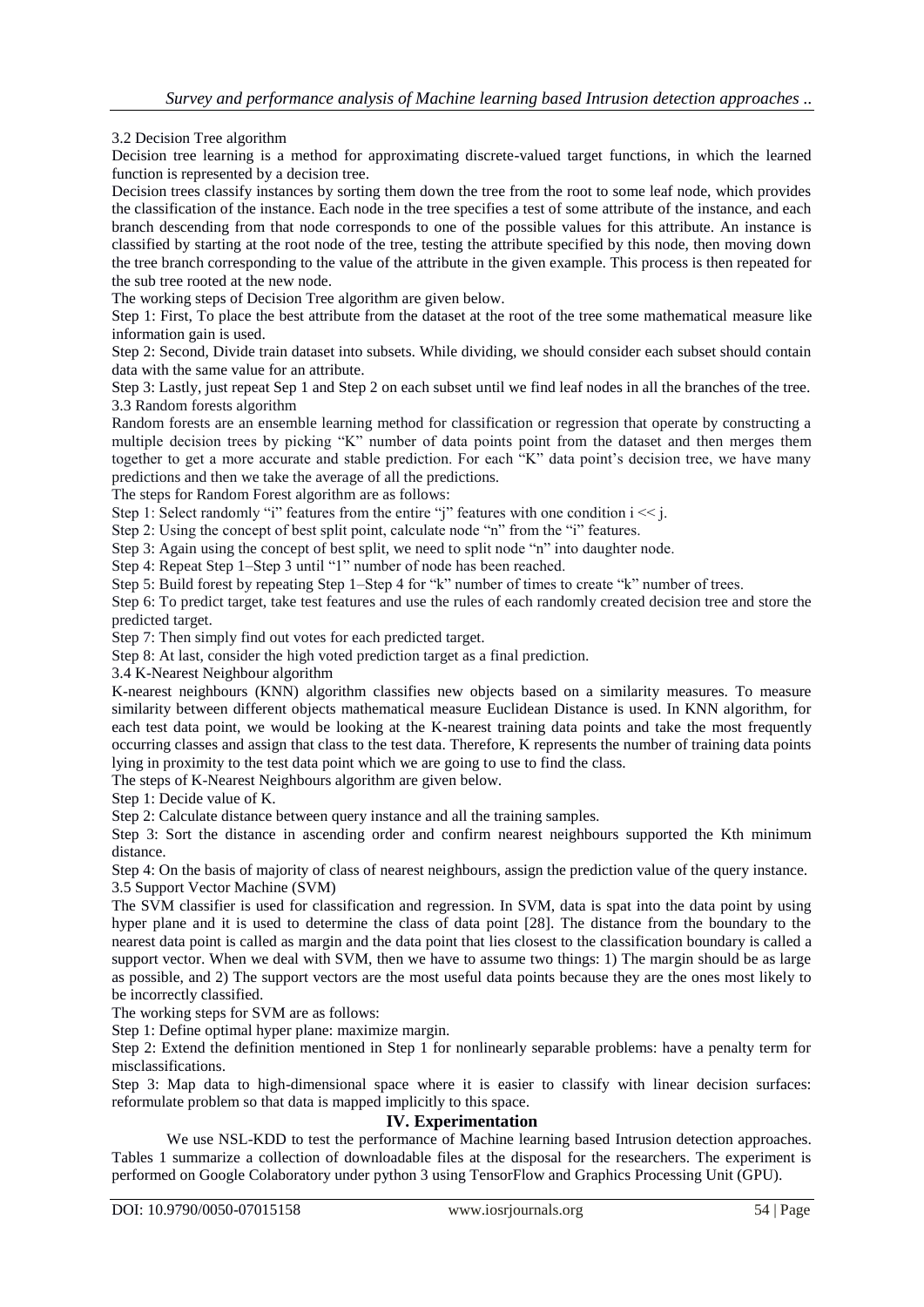| Sr. No. | Name of the file         | Description                                                                                                    |
|---------|--------------------------|----------------------------------------------------------------------------------------------------------------|
|         | KDDTrain+.ARFF           | The full NSL-KDD train set with binary labels in ARFF format                                                   |
|         | KDDTrain+.TXT            | The full NSL-KDD train set including attack-type labels and difficulty level in CSV format                     |
|         | KDDTrain+ 20Percent.ARFF | A 20% subset of the KDDTrain+ arff file                                                                        |
|         | KDDTrain+ 20Percent.TXT  | A 20% subset of the KDDTrain+ txt file                                                                         |
|         | KDDTest+.ARFF            | The full NSL-KDD test set with binary labels in ARFF<br>format                                                 |
| 6       | $KDDTest+ TXT$           | The full NSL-KDD test set including attack-type labels<br>and difficulty level in CSV format                   |
|         | KDDTest-21.ARFF          | A subset of the KDDTest+.arff file which does not include records with difficulty level of<br>$21$ out of $21$ |
| 8       | KDDTest-21.TXT           | A subset of the KDDTest+.txt file which does not include<br>records with difficulty level of 21 out of 21      |

| <b>Table 1:</b> List of nsl-kdd dataset files and their description |
|---------------------------------------------------------------------|
|---------------------------------------------------------------------|

# 4.1 Dataset Description

NSL-KDD dataset is proposed by Tavallaee et al. [27] and is recommended to solve some of the inherent problems of the KDD"99 dataset. The inherent drawbacks in the KDD cup 99 datasets have been revealed by various statistical analyses that have affected the detection accuracy of many IDS modelled by researchers. NSL-KDD data set [28] is a refined version of its predecessor. It contains essential records of the complete KDD data set. Compared to the original KDD dataset, the NSL-KDD dataset has the following improvements: (1)Redundant records are removed to enable the classifiers to produce an unbiased result, (2) Duplicate records are removed, (3) the number of selected records is organized as the percentage of records (e.g. DDTrain+\_20Percent.ARFF), and (4) Sufficient number of records is available in the train and test data sets, which is reasonably rational and enables to execute experiments on the complete set, (5)The number of selected records from each difficult level group is inversely proportional to the percentage of records in the original KDD data set [29]. In each record 41 attributes are unfolding different features of the flow and The  $42<sup>nd</sup>$  attribute is a label assigned to each either as an attack-type ( DoS, Probe, R2L, and U2R) or as normal [27][30]. The specific types of attacks are classified into four major categories. Table 2 shows this detail.

**Table 2:** Mapping of attack class with attack type

| <b>Attack Class</b> | <b>Attack Type</b>                                                                                                                                     |
|---------------------|--------------------------------------------------------------------------------------------------------------------------------------------------------|
| DoS                 | Back, Land, Neptune, Pod, Smurf, Teardrop, Apache2, Udpstorm, Processtable, Worm                                                                       |
| Probe               | Satan, Ipsweep, Nmap, Portsweep, Mscan, Saint                                                                                                          |
| R2L                 | Guess_Password, Ftp_write, Imap, Phf, Multihop, Warezmaster, Warezclient, Spy,<br>Xlock, Xsnoop, Snmpguess, Snmpgetattack, Httptunnel, Sendmail, Named |
| U2R                 | Buffer overflow, Loadmodule, Rootkit, Perl, Sqlattack, Xterm, Ps                                                                                       |

Table 3 shows the distribution of the normal and attack records available in the various NSL-KDD datasets. [29]

| Dataset       | Total No. of |              |           |             |                  |                        |  |  |
|---------------|--------------|--------------|-----------|-------------|------------------|------------------------|--|--|
| Type          | Records      | Normal Class | DoS Class | Probe Class | <b>U2R Class</b> | R <sub>2</sub> L Class |  |  |
| <b>KDD</b>    | 25192        | 13449        | 9234      | 2289        | 11               | 209                    |  |  |
| Train+<br>20% |              | 53.39%       | 36.65%    | 9.09%       | 0.04%            | 0.83%                  |  |  |
| <b>KDD</b>    | 125973       | 67343        | 45927     | 11656       | 52               | 995                    |  |  |
| Train+        |              | 53.46%       | 36.46%    | 9.25%       | 0.04%            | 0.79%                  |  |  |
| <b>KDD</b>    | 22544        | 9711         | 7458      | 2421        | 200              | 2754                   |  |  |
| $Test+$       |              | 43.08%       | 33.08%    | 10.74%      | 0.89%            | 12.22%                 |  |  |

**Table 3:** Details of normal and attack data in different types of nsl-kdd data set

4.2 IDS methodology used in experimentation

The details of the IDS methodology used in experimentation are illustrated in Fig. 1. Specifically, the method consists of four stages: (1) datasets stage, (2) pre-processing stage, (3) training stage and (4) testing stage.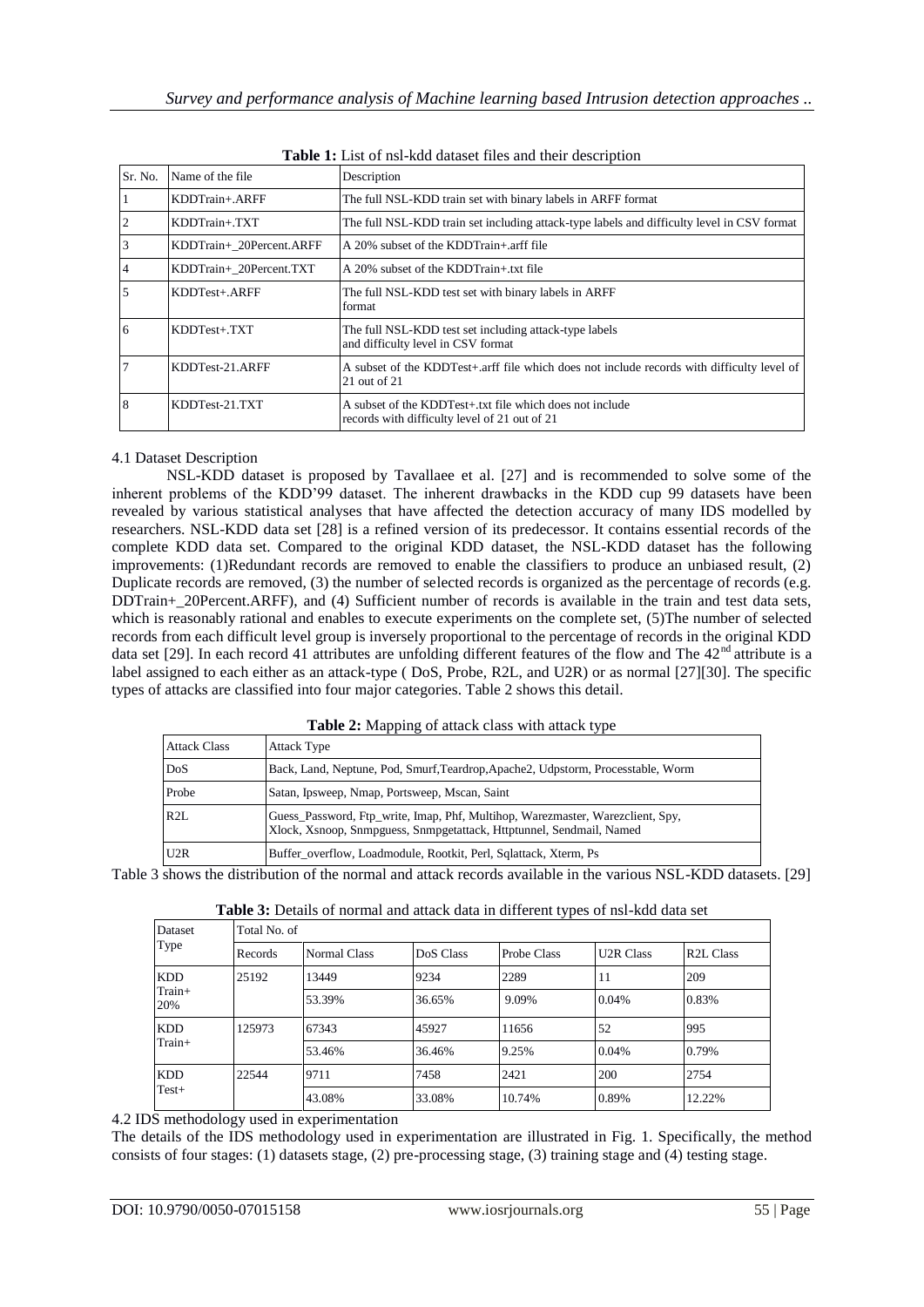

**Fig. 1**. Flowchart of the IDS methodology

# 4.3 Performance Metrics

We use the most important performance indicators, including, detection rate (DR), false alarm rate (FAR) and accuracy (ACC). We can calculate the performance metrics using the following

Accuracy (ACC): It is a metric that is used to indicate the proportion of correct classifications of the total records in the testing set.

 $Accuracy = (TP + TN)/(TP + FN + TN + FP)$ 

Precision (P): It is a metric that measures the actual performance within the required answer space, i.e., among the positions.

 $P = TP/(TP + FP)$ 

Recall (R): It is the metric by which we measure how much of the predicted answers are discarded or for every correct label, how many other true labels have we discarded.

 $R = TP/(TP + FN)$ 

F1 Score (F): It is the harmonic mean of the two matrices P and R.

 $F = (2 * P * R)/(P + R)$ 

Where,

True positive (TP): It can be outlined as anomaly instances properly categorized as an anomaly.

False positive (FP): It can be outlined as normal situations wrongly categorized as an anomaly.

True negative (TN): It can be outlined as normal situations properly categorized as normal.

False negative (FN): It can be outlined as anomaly instances wrongly categorized as normal. [7]

# 4.4 Results and Discussion

**Table 4:** Comparison of machine learning based IDS

| <b>THOIC</b> TO COMPANY OF MACHING IGAINING UASCA IDD |                       |           |        |        |        |          |        |  |
|-------------------------------------------------------|-----------------------|-----------|--------|--------|--------|----------|--------|--|
| Algorithm                                             | Accuracy<br>(overall) | Precision |        | Recall |        | F1 Score |        |  |
|                                                       |                       | Attack    | Normal | Attack | Normal | Attack   | Normal |  |
| Decision Tree                                         | 80.57                 | 0.97      | 0.70   | 0.68   | 0.97   | 0.80     | 0.81   |  |
| K nearest<br>neighbour                                | 76.58                 | 0.97      | 0.65   | 0.61   | 0.97   | 0.75     | 0.78   |  |
| Random forest                                         | 77.64                 | 0.97      | 0.66   | 0.63   | 0.97   | 0.76     | 0.79   |  |
| Naive Bayes                                           | 45.03                 | 0.94      | 0.44   | 0.04   | 1.00   | 0.07     | 0.61   |  |
| Support Vector<br>Machine                             | 43.08                 | 0.67      | 0.43   | 0.00   | 1.00   | 0.00     | 0.60   |  |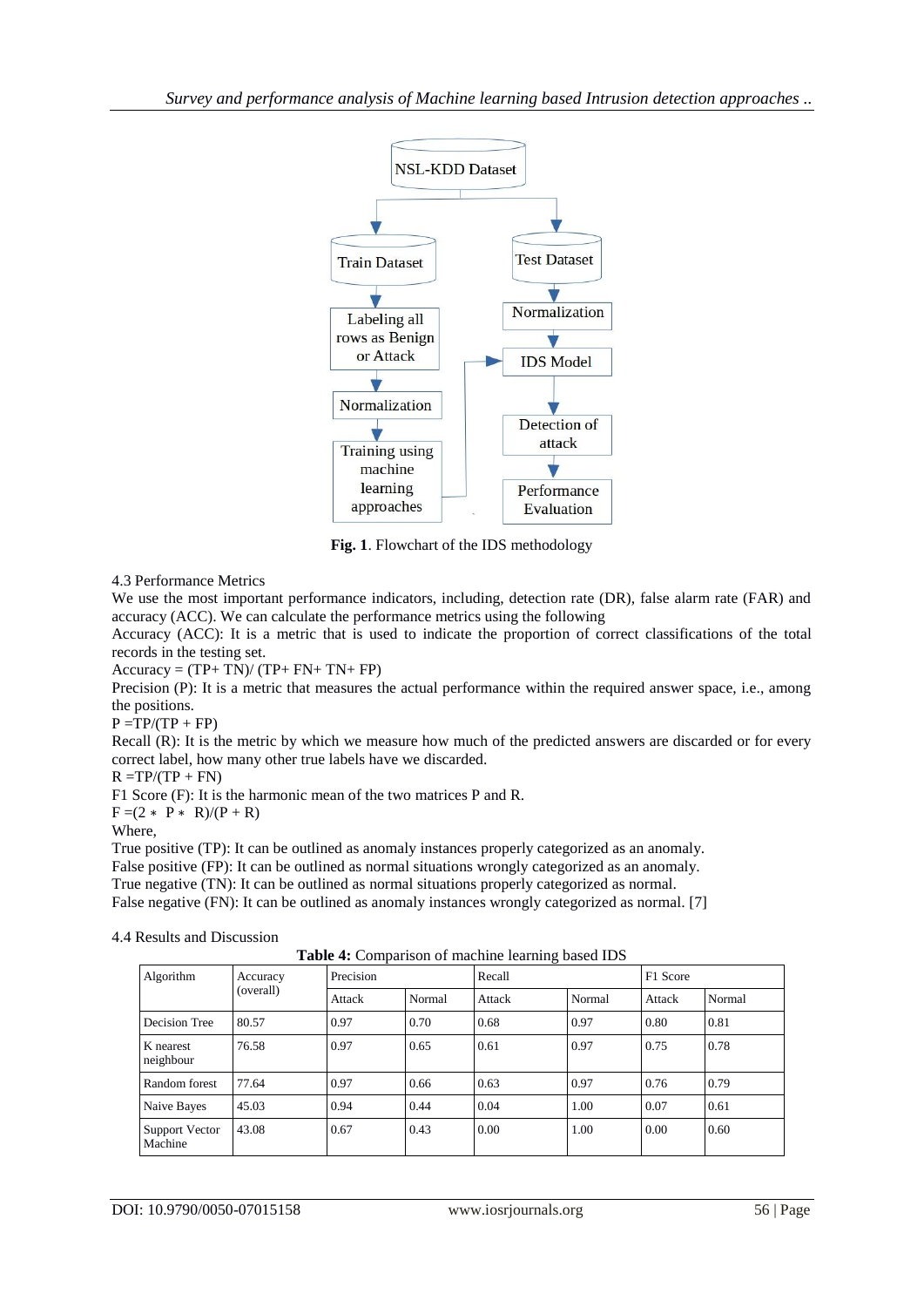For comparison, five algorithms of machine learning were considered, namely Support Vector Machine, Naive Bayes, Random Forest, Decision Tree, and K nearest neighbor. For comparison purpose, precision, recall, and F1 score were considered, and their comparison results are shown in the Table 4, we can say that the accuracy of Support Vector Machine algorithm is lowest and accuracy of Decision Tree algorithm is highest.

#### **V. Conclusion**

This paper presents a comparative study and performance analysis on intrusion detection and prevention system for WSN using machine learning-based IDS. In this paper, the results of various machine learning techniques for attack detection are presented. Through the literature survey, we understand that there is a need to develop a scalable and attack resistance system for intrusion prevention using deep packet inspection in a WSN. A system is proposed to detect and prevent intrusion from using deep learning for the WSN.

#### **References:**

- [1]. [1] Rakesh Sharma, and Vijay Anant Athavale, "A Survey of Intrusion Detection Techniques and Architectures in Wireless Sensor Networks", Int. J. Advanced Networking and Applications, Volume: 10 Issue: 04 Pages: 3925-3937, 2019.
- [2]. [2] M. Ngadi, A.H. Abdullah, and S. Mandala, "A survey on MANET intrusion detection", International J. Computer Science and Security, volume 2, number 1, pages 1-11, 2008.
- [3]. [3] Y. Zhang, W. Lee, and Y.A. Huang, "Intrusion detection techniques for mobile wireless networks", J. Wireless Networks, vol. 9, num. 5, pp.545-556, 2003.
- [4]. [4] T.S. Sobh, "Wired and wireless intrusion detection system: Classifications, good characteristics and state-of-the-art", Elsevier J. Computer Standards and Interfaces, volume 28, number 6, pages 670-694, 2006.
- [5]. [5] T. Anantvalee and J. Wu, "A survey on intrusion detection in mobile ad hoc networks", Springer J. Wireless Network Security, pages 159-180, 2007.
- [6]. [6] P. Albers, O. Camp, J. Percher, B. Jouga, L. M, and R. Puttini, "Security in Ad Hoc Networks: A General Intrusion Detection Architecture Enhancing Trust Based Approaches," Proc. 1st International Workshop on Wireless Information Systems (WIS-2002), pp. 1-12, April 2002.
- [7]. [7] Mohamed Amine Ferrag, LeandrosMaglaras, Sotiris Moschoyiannis, Helge Janicke, "Deep learning for cyber security intrusion detection: Approaches, datasets, and comparative study", Journal of Information Security and Applications, 50 (2020) 102419.
- [8]. [8] Dewa Z, Maglaras L A, "Data mining and intrusion detection systems", Int. J. Adv. Comput. Sci. Appl. 2016; 7(1):62–71.
- [9]. [9] Stewart B , Rosa L , Maglaras LA , Cruz TJ , Ferrag MA , Simões P , et al., "A novel intrusion detection mechanism for scada
- systems which automatically adapts to network topology changes", EAI Endorsed Trans. Ind. Netw. Intell. Syst. 2017; 4(10):e4. [10]. [10]Niyaz, Q., Sun, W., Javaid, A. Y., &Alam, M. (2015, December 03–05), "A deep learning approach for network intrusion detection system", In BICT 2015, New York City, United States.
- [11]. [11]Myint, H. O., &Meesad, P. (2009), "Incremental Learning Algorithm based on Support Vector
- [12]. Machine with Mahalanobis distance (ISVMM) for Intrusion Prevention", 978-1-4244-3388
- [13]. 9/09/\$25.00 ©2009 IEEE.
- [14]. [12]Farnaaz, N., & Jabbar, M. A. (2016). Random forest modelling for network intrusion detection system. Procedia Computer Science, 89, 213–217 (Elsevier).
- [15]. [13] Al-Qatf, M., Lasheng, Y., Alhabib, M., & Al-Sabahi, K. (2018), "Deep learning approach combining sparse auto encoder with SVM for network intrusion detection", IEEE Access. https:// doi.org/10.1109/ACCESS.2018.2869577.
- [16]. [14] Peddabachigari, S., Abraham, A., & Thomas, J. (2016), "Intrusion detection systems using decision trees and support vector machines", International Journal of Advanced Networking and Applications, 07(04), 2828–2834. ISSN: 0975-0290.
- [17]. [15] Panda, M., & Patra, M. R. (2007, December). "Network intrusion detection using Naïve Bayes", IJCSNS International Journal of Computer Science and Network Security, 7(12).
- [18]. [16] Li, W., Yi, P., Wu, Y., Pan, L., & Li, J. (2014), "A new intrusion detection system based on KNN classification algorithm in WSN", Journal of Electrical and Computer Engineering, 2014 (Hindawi Publishing Corporation).
- [19]. [17] Van, N. T., Thinh, T. N., &Sach, L. T. (2017), "An anomaly-based network intrusion detection system using deep learning", In 2017 International Conference on System Science and Engineering (ICSSE).
- [20]. [18]Yang, Y., Zheng, K., Wu, C., Niu, X., Yang, Y., "Building an Effective Intrusion Detection System Using the Modified Density Peak Clustering Algorithm and Deep Belief Networks", Appl. Sci. 9, 238 (2019).
- [21]. [19] Michael Riecker, Sebastian Biedermann, Rachid El Bansarkhani and Matthias Hollick, "Lightweight energy consumptionbased intrusion detection system for wireless sensor networks", International Journal of Information Security, vol. 14, no. 2, pp. 155-167, 2015.
- [22]. [20] Mohammad Wazid and Ashok Kumar Das, "An Efficient Hybrid Anomaly Detection Scheme Using K- Means Clustering for Wireless Sensor Networks", Wireless Personal Communications, vol. 90, no. 4, pp. 1971-2000, October 2016.
- [23]. [21]Ahmed Saeed, Ali Ahmadinia, Abbas Javed and Hadi Larijani, "Random Neural Network based Intelligent Intrusion Detection for Wireless Sensor Networks", In proceedings of International Conference on Computational Science, vol. 80, pp. 2372-2376, 2016.
- [24]. [22]Yassine Maleh, AbdellahEzzati, Youssef Qasmaoui and Mohamed Mbida, "A Global Hybrid Intrusion Detection System for Wireless Sensor Networks", The fifth International Symposium on Frontiers in Ambient and Mobile Systems, vol. 52, pp. 1047- 1052, 2015.
- [25]. [23]HichemSedjelmaci and Mohamed Feham, "Novel Hybrid Intrusion Detection System for Clustered Wireless Sensor Network", International Journal of Network Security & Its Applications (IJNSA), Vol.3, No.4 July 2011.
- [26]. [24]P. R. Chandre, P. N. Mahalle, and G. R. Shinde, "Deep Learning and Machine Learning Techniques for Intrusion Detection and Prevention in Wireless Sensor Networks: Comparative Study and Performance Analysis", Lecture Notes in Networks and Systems 82[, https://doi.org/10.1007/978-981-13-9574-1\\_5](https://doi.org/10.1007/978-981-13-9574-1_5)
- [27]. [25]Nicholas Lee, Shih Yin Ooi and Ying Han Pang, " A Sequential Approach to Network Intrusion Detection", Lecture Notes in Electrical Engineering 603[, https://doi.org/10.1007/978-981-15-0058-9\\_2](https://doi.org/10.1007/978-981-15-0058-9_2)